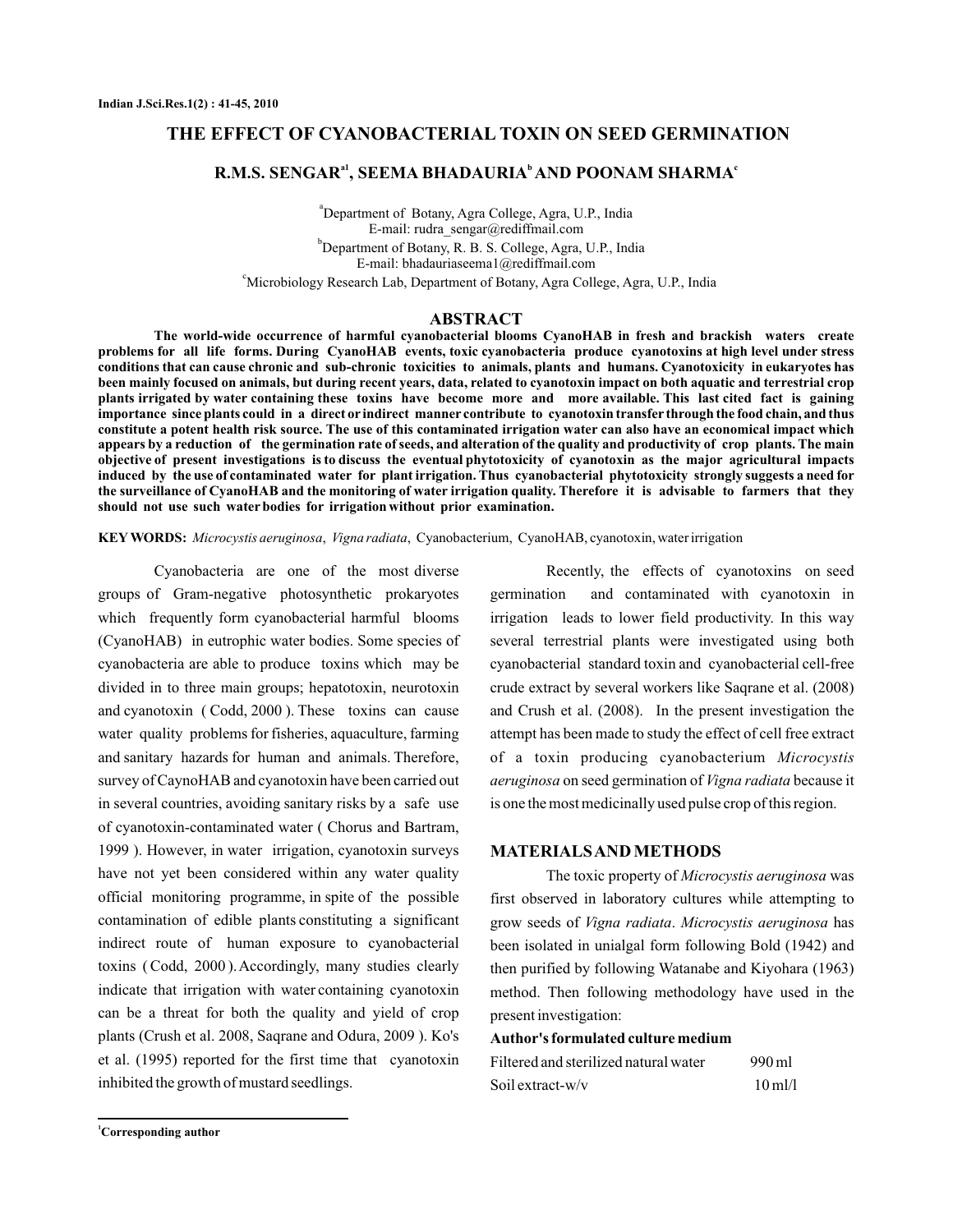This *M. aeruginosa* was cultured in the culture roomat  $30^{\circ}$ C temperature with light exposure of 3200 lux for 16 hours of 24 hours cycle .

## **Extraction of toxic substances**

Author's modified medium was taken for the culture of this cyanobacterium as it was growing luxuriantly under natural conditions and the toxin extraction was done from 30 days old culture, because on this day the cyanobacterial growth was maximum followed by senescence. The investigations for the extraction of toxic substances were carried out by adopting two methods:

# **A. Extraction from algal cells ( Ramamurthy and Krishnamurthy, 1967)**

The cyanobacterium was thoroughly washed in sterilized glass distilled water and 1 ml of the packed cell volume of the selected species of cyanobacterium from fresh sub-cultures was then crushed with 2 ml of sterilized glass distilled water. A bluish green viscous fluid was there by obtained. The toxic property was tested by following Florey et al (1949) and Waksman (1952).

# **B. Extraction from culture filtrate**

The cyanobacterial suspension along with whole culture medium was filtered through Watman's No.1 filter paper. The filtrate was collected in beaker. This filtrate was dried in oven at  $30^{\circ}$ C  $\pm$  5<sup>°</sup>C. The dried filtrate was mixed with 1 ml distilled water and collected in glass vial. The toxic property of this extract was also tested by the methods being described in the ensuing paragraph.

## **Assessment of cyanobacterial toxin**

Since Microcystis aeruginosa was predominant cyanobacterial form in many aquatic reservoirs of Agra, hence it was selected for the study. This canobacterium was grown in culture flask in author's modified medium for 30 days and culture extract was obtained by filtration. This extract was used for the treatment of the seeds. The extract was used as such in various dilutions and proceeded as below:

1. The moong (Vigna radiata) seeds were soaked for 10 hours in extract of this cyanobacterium in the test tubes

2. Then the treated seeds were transferred on the blotting paper in the petridishes

3. The observations for the seed germination were taken

after every 12 hours up to 48 hours 4. Length of radicle of the germinated seeds was measured (Allen, 1973)

## **RESULTSAND DISCUSSION**

The M. aeruginosa under normal conditions do not secrete toxin hence this habitat is enjoyed by cattle of nearby area. But in April-May months cattle avoid such water reservoir habitat as they sense danger of polluted habitat. It was because of foul smell and toxin production. The various factors which could induce toxin production were studied under in laboratory conditions. When it was grown at high temperature i.e.30 $^{\circ}$ C with 3200 lux of light continuously for 16 hrs of 24 hrs cycle and supply of 1% NaHCO<sub>3</sub> only then toxin production was there. Therefore, it became clear that stress conditions under natural environment induce toxin production. In April-May months the air temperature of Agra goes high i.e.37-40 $\mathrm{^{\circ}C}$ which caused heating of surface water and high light condition prevail with increased concentration of salts due high evaporation. These stress factors induce *Microcystis aeruginosa* to secrete toxins. This in conformity with the results of Gorham (1960) but in contrast of Leferve (1964). Opinions vary greatly for the influence of agitation as well as  $CO<sub>2</sub>$  supply in the production of toxin by blooms. In the present studies daily shaking of culture flasks at ( 8 hrs intervals ) and supply of  $CO<sub>2</sub>$  in the form of NaHCO<sub>3</sub>(1%) could give better results.

To study the effect of bloom toxicity upon seed germination the seeds of a pulse Vigna radiata has been selected, it was because, in case of water scarcity, farmers used pond water to irrigate their agricultural fields.After going through the observation as shown in table no-1 it became clear that with the increase of cyanobacterial cell free extract concentration the growth of radicle was found decreasing. However in higher concentration, few seeds could not germinate. These results showed the inhibitory effect of cyanotoxin upon seed germination (plate 1-2). The cell free cyanobacterial extract in different concentrations affected the germination of seed. During the course of study it was found that in the presence of cyanobacterial toxin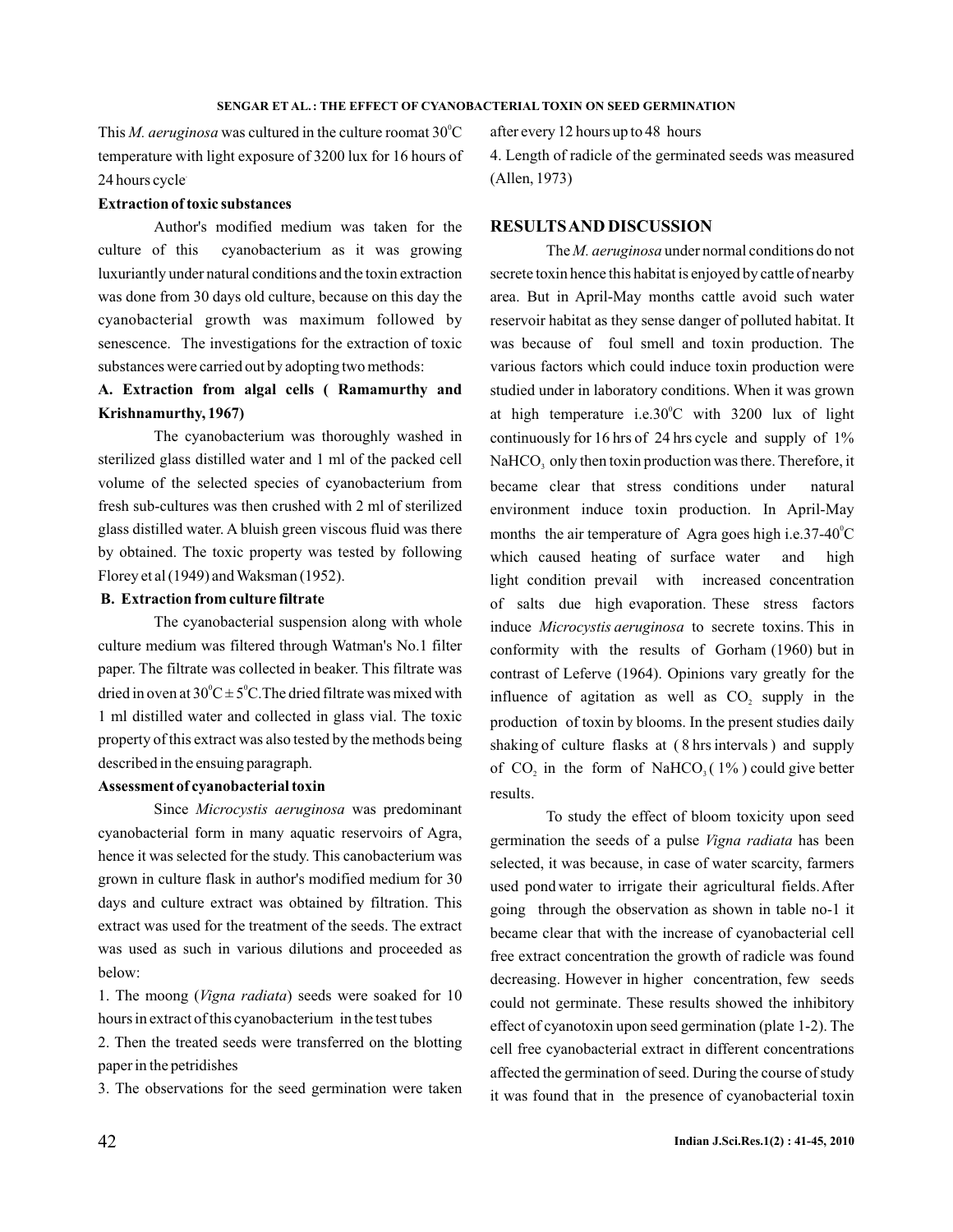#### **SENGAR ET AL. : THE EFFECT OF CYANOBACTERIAL TOXIN ON SEED GERMINATION**

seed germination was found delayed and further the length of radicle decreased as the concentration of cyanobacterial extract increased. Thus the effect of cyanotoxin on seed germination was dose dependent. As the cell free extract concentration increased beyond 6ml in 4ml distil water,

the percentage of germination started decreasing. Further, it was noted that with the increase of cell-free extract concentration the length of radicle of germinated seed was affected. These results clearly showed the inhibitory role of cyanotoxin. It appeared that exposure to cyanobacterial

| TABLE 1: EFFECT OF CYANOBACTERIAL EXTRACT** ON SEED GERMINATION |  |  |  |  |
|-----------------------------------------------------------------|--|--|--|--|
|-----------------------------------------------------------------|--|--|--|--|

|                         |                                                | <b>N0. OF</b> |                                             |              |     |                         |     |     | AVE-           |     |                  |     |     |
|-------------------------|------------------------------------------------|---------------|---------------------------------------------|--------------|-----|-------------------------|-----|-----|----------------|-----|------------------|-----|-----|
| $\overline{\mathbf{P}}$ |                                                | <b>SEEDS</b>  | LENGTH OF RADICLE OF GERMINATED SEEDS (cm.) |              |     |                         |     |     |                |     | <b>RAGE</b>      |     |     |
| D                       | <b>CONCENTRATIONS</b>                          | <b>GERM</b>   |                                             |              |     |                         |     |     |                |     |                  |     |     |
| $\mathbf N$             |                                                | <b>INATED</b> |                                             |              |     |                         |     |     |                |     |                  |     |     |
| $\Omega$                |                                                |               | $\mathbf{1}$                                | $\mathbf{2}$ | 3   | $\overline{\mathbf{4}}$ | 5   | 6   | $\overline{7}$ | 8   | $\boldsymbol{Q}$ | 10  |     |
| $\mathbf{1}$            | 10 ml Distil Water(Control)                    | 10            | 4.7                                         | 3.4          | 2.8 | 3.6                     | 3.3 | 2.0 | 1.6            | 1.4 | 1.3              | 1.7 | 2.6 |
|                         | 9 ml Distil Water + 1ml.                       |               |                                             |              |     |                         |     |     |                |     |                  |     |     |
| $\overline{2}$          | cyanobacterial extract                         | 10            | 3.1                                         | 3.1          | 3.6 | 4.2                     | 2.5 | 1.4 | 1.9            | 2.8 | 1.4              | 1.1 | 2.5 |
|                         | 8 ml Distil Water + 2 ml                       |               |                                             |              |     |                         |     |     |                |     |                  |     |     |
| $\overline{3}$          | cyanobacterial extract                         | 10            | 2.9                                         | 1.8          | 3.3 | 2.3                     | 2.0 | 2.2 | 2.3            | 2.1 | 1.9              | 1.8 | 2.3 |
|                         | $7 \text{ ml}$ Distil Water $+ 3 \text{ ml}$ . |               |                                             |              |     |                         |     |     |                |     |                  |     |     |
| $\overline{4}$          | cyanobacterial extract                         | 10            | 3.4                                         | 3.2          | 2.3 | 2.8                     | 2.1 | 2.0 | 1.3            | 1.7 | 1.4              | 1.7 | 2.2 |
|                         | $6$ ml Distil Water + 4ml.                     |               |                                             |              |     |                         |     |     |                |     |                  |     |     |
| 5                       | cyanobacterial extract                         | 10            | 2.8                                         | 3.5          | 2.8 | 2.0                     | 1.8 | 2.0 | 2.6            | 1.7 | 1.3              | 0.6 | 2.1 |
|                         | $5$ ml Distil Water + $5$ ml.                  |               |                                             |              |     |                         |     |     |                |     |                  |     |     |
| 6                       | cyanobacterial extract                         | 10            | 2.8                                         | 2.2          | 2.0 | 1.8                     | 2.0 | 1.5 | 2.5            | 2.0 | 0.8              | 1.4 | 1.9 |
|                         | $4$ ml Distil Water $+$ 6ml.                   |               |                                             |              |     |                         |     |     |                |     |                  |     |     |
| $\tau$                  | cyanobacterial extract                         | 9             | 2.6                                         | 2.2          | 1.3 | 2.3                     | 1.5 | 1.6 | 1.6            | 1.7 | 1.8              | 0.0 | 1.7 |
|                         | 3 ml Distil Water + 7ml.                       |               |                                             |              |     |                         |     |     |                |     |                  |     |     |
| $\,8\,$                 | cyanobacterial extract                         | 9             | 2.5                                         | 2.4          | 1.3 | 1.0                     | 1.6 | 1.3 | 0.8            | 2.5 | 2.5              | 0.0 | 1.6 |
|                         | $2$ ml Distil Water + 8ml.                     |               |                                             |              |     |                         |     |     |                |     |                  |     |     |
| 9                       | cyanobacterial extract                         | 8             | 2.4                                         | 1.5          | 2.0 | 0.0                     | 2.1 | 2.2 | 1.8            | 1.9 | 0.0              | 1.3 | 1.5 |
|                         | 1 ml Distil Water $+9$ ml                      |               |                                             |              |     |                         |     |     |                |     |                  |     |     |
| 10                      | cyanobacterial extract                         | 7             | 2.0                                         | 0.0          | 2.0 | 1.5                     | 1.8 | 2.0 | 0.0            | 1.9 | 1.5              | 0.0 | 1.3 |

Pd No. Petridish Number

\*The Seeds Of *Vigna radiata*

\*\*Test Organism *(Microcystis aeruginosa)*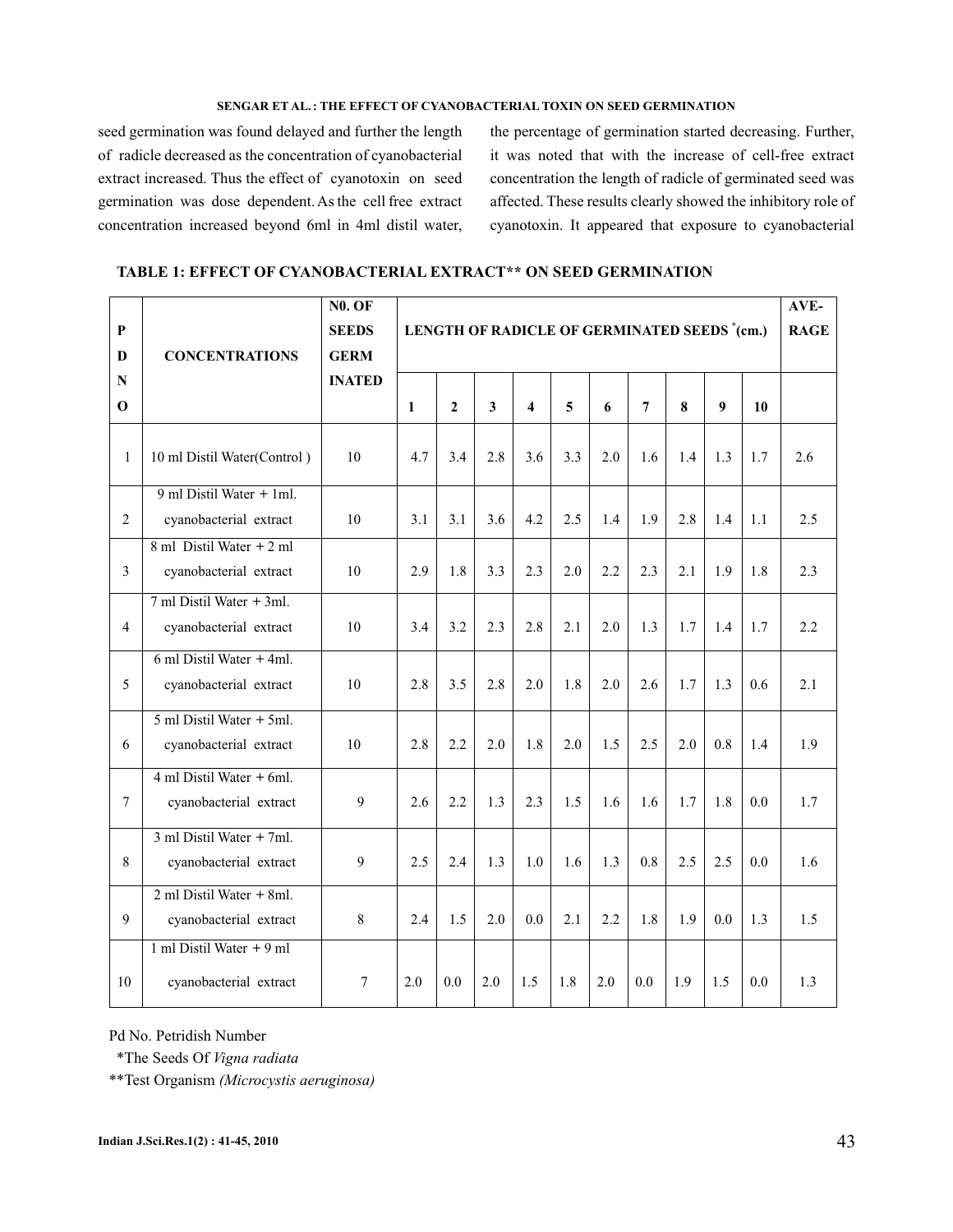#### **SENGAR ET AL. : THE EFFECT OF CYANOBACTERIAL TOXIN ON SEED GERMINATION**

aqueous extract may affect the metabolic activities of seeds during the germination process. Similar results were obtained by Chen et al. ( 2004 ) using rice and rape seeds. The inhibition of seed germination was also observed after the exposure of Alfalfa (*Medicago sativa* ) seedling to cyanobacterial cell-free crude extract, by Pflumacher et al. (2006). All these investigations suggested that exposure to cyanotoxin via irrigation contaminated with toxins of cyanobacteria could pose a threat to the quality and yield of crop plants in the agricultural environment Therefore, it is suggested that farmers should not use the CyanoHAB

containing water to irrigate their land without prior examination

#### **ACKNOWLEDGEMENTS**

Authors are highly obliged to the Principal, Agra College,Agra and RBS College,Agra for their continuous motivation and all possible help during the course of study.



**B- Control against unknown toxin**



**Plate No. 2**

- **Photograph showing effect of cyanotoxin on seed germination**
- **A- Control against low concentration of cyanotoxin**
- **B- Control against high concentration of cyanotoxin**